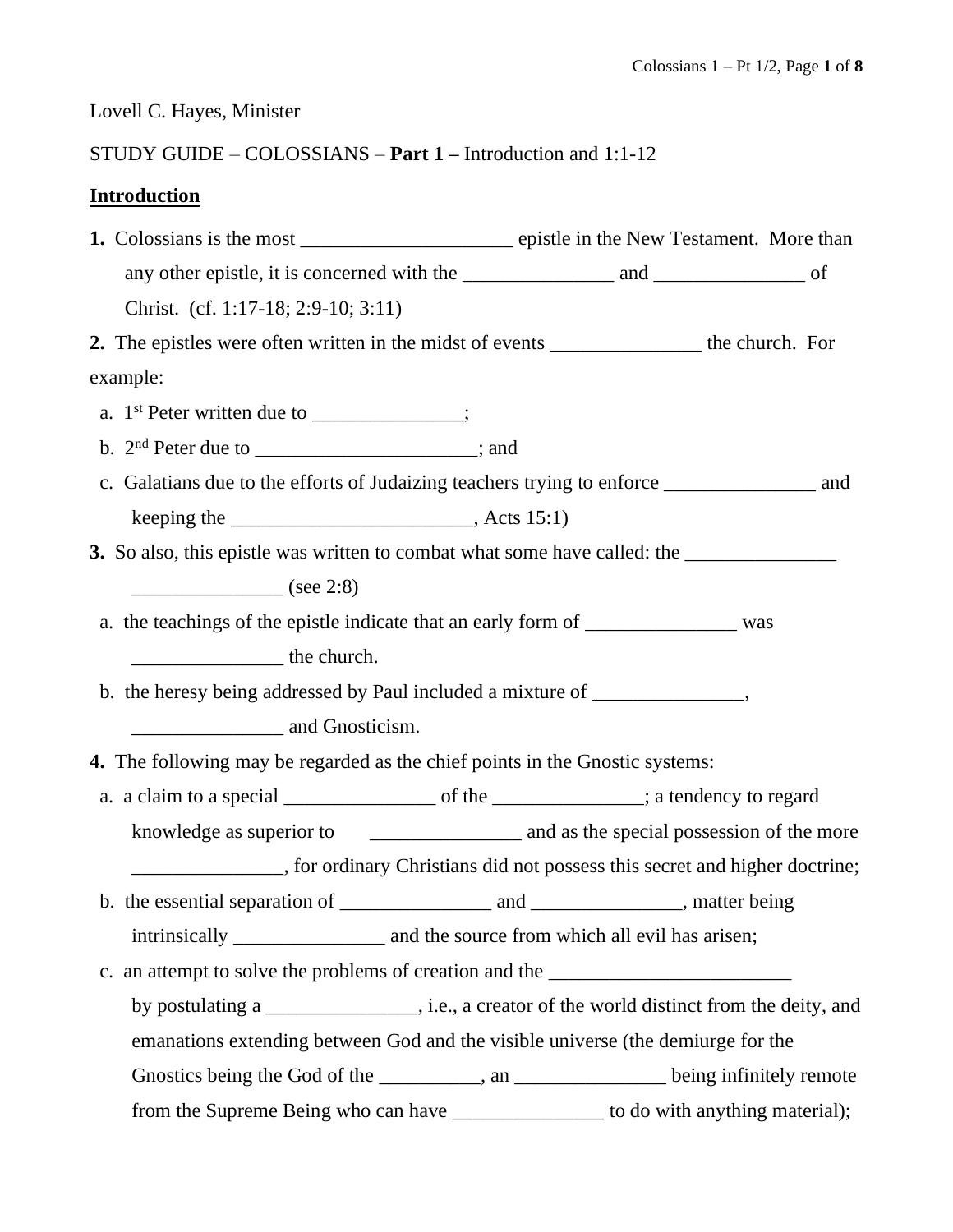- d. a denial of the true of Christ which considered the earthly life of Christ and especially His sufferings on the cross to be  $\cdot$
- e. the denial of the personality of the Supreme God, and also the denial of the  $\frac{1}{\sqrt{1-\frac{1}{\sqrt{1-\frac{1}{\sqrt{1-\frac{1}{\sqrt{1-\frac{1}{\sqrt{1-\frac{1}{\sqrt{1-\frac{1}{\sqrt{1-\frac{1}{\sqrt{1-\frac{1}{\sqrt{1-\frac{1}{\sqrt{1-\frac{1}{\sqrt{1-\frac{1}{\sqrt{1-\frac{1}{\sqrt{1-\frac{1}{\sqrt{1-\frac{1}{\sqrt{1-\frac{1}{\sqrt{1-\frac{1}{\sqrt{1-\frac{1}{\sqrt{1-\frac{1}{\sqrt{1-\frac{1}{\sqrt{1-\frac{1}{\sqrt{1-\frac{1}{\sqrt{1-\frac{1}{\sqrt{1-\frac{1}{\sqrt{1-\frac{1$
- f. the teaching, on the one hand, of \_\_\_\_\_\_\_\_\_\_\_\_\_\_\_ (severe self-discipline and avoidance of all forms of indulgence) as the means of attaining spiritual communion with \_\_\_\_\_\_\_\_\_\_, and, on the other hand, of an \_\_\_\_\_\_\_\_\_\_\_\_\_\_\_ that led directly to licentiousness;
- g. a tendency to \_\_\_\_\_\_\_\_\_\_\_\_\_\_\_ certain more or less misunderstood Christian doctrines and various from oriental, Jewish, Greek, and other sources. [adapted from The International Standard Bible Encyclopedia]
- **5.** The epistle was written by the apostle Paul (1:1) and delivered to the church by  $\frac{1}{2}$  and  $\frac{1}{2}$  and  $\frac{1}{2}$  (4:7-9).
- a. at the time Paul was in  $\frac{1}{\sqrt{1-\frac{1}{n}}}\$  and the time about A.D.
- **6.** This epistle was delivered on the same trip as the one to the [Laodiceans ?? see 3:16] (Ephesians 6:21-22)
- **7.** Paul had \_\_\_\_\_\_\_ been to Colossae (2:1).
	- a. The church may have been started through the preaching and work of \_\_\_\_\_\_\_\_\_\_\_  $(1:5-7)$ .
- b. The church was mainly made up of  $\qquad$  (1:21, 27; 3:5-7)
- c. They were a church of  $\_\_\_\_\_\_$  and  $\_\_\_\_\_\_\_$  (1:4, 8) and of good  $and$   $(2:5).$
- **8.** Since the epistles were written by the same \_\_\_\_\_\_\_\_\_\_\_\_\_\_\_ at the same
	- and delivered by the same person on the same  $\alpha$  about

the same time and because it is possible that 4:16 is referring to the epistle of

example the state of the state are many common and and  $\frac{1}{2}$  in

the epistles of Ephesians and Colossians. The difference by that Ephesians focuses more

on the \_\_\_\_\_\_\_\_\_\_\_\_\_\_\_\_ of \_\_\_\_\_\_\_\_\_\_\_\_\_\_\_\_\_ and Colossians focuses more on the

 $\Box$  of the  $\Box$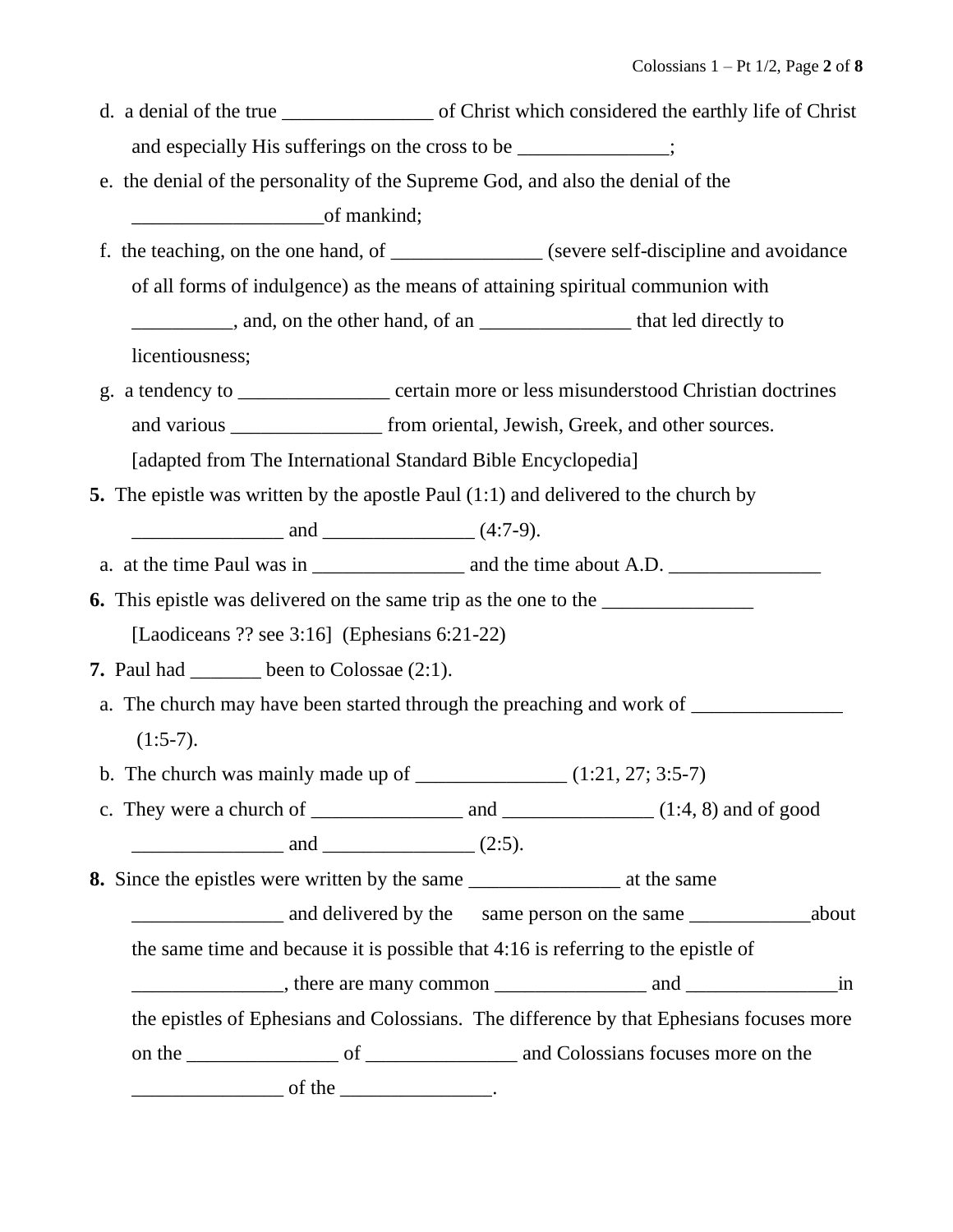a. Compare the following: Ephesians Colossians

| -p110010110 | $\sim$    |
|-------------|-----------|
| 1:7         | 1:14      |
| 1:10        | 1:20      |
| $1:21-23$   | $1:16-18$ |
| $2:5-6$     | $2:12-13$ |
| 3:2         | 1:25      |
| 4:16        | 2:19      |
| 5:19        | 3:16      |
| $5:22 - 25$ | $3:18-19$ |
| $6:1-4$     | $3:20-21$ |
| $6:19-20$   | $4:3-4$   |

(the following outline is from Lee, Robert. 1981. *The Outlined Bible.* Zondervan Publishing, Grand Rapids, MI, 1982. p 51)

### **The Epistle To The Colossians**

Key phrase: He is the head

Key Verse: 2:8

Theme: The supreme glory and dignity of Christ

### **DOCTRINAL**

#### **Thanksgivings on behalf** of the Colossians  $(1: 1-8)$ 1 Note, faith first exercised before love

manifested (v.4). 2 In v.8 we have the only mention of the Holy Spirit in the epistle.

#### Intercession on behalf of the Colossians  $(1: 9-14)$

1 Note 'to pray for you,<br>and to desire' (v.9). 2 This prayer has no formal ending, but merges into 'a worshipping and enraptured confession of the glory of the Christ of God'.

The supreme dignity. glory, and pre-eminence of the Lord Jesus, viewed from every standpoint  $(1: 15 \text{ to } 2: 3)$ The heart of the epistle. In hushed, and awed mood, Paul gives a heart-moving, soul-subduing affirmation of the glory of the Lord<br>Jesus. Christ is seen as 'all and in all' in DEITY — equality with  $God - 'image of God'   
(v.15), abode of fulness$  $(1: 19: 2: 9)$ , and firstborn  $(v.15)$ , a title of dignity. in CREATION - Christ is cause, head and goal of the created universe (v.16). in PROVIDENCE — In v.17, he who by one creative act formed the universe, by continuous activity sustains it.

in  $\textsc{CHURCH}$  —  $\textsc{In}$ Ephesians we see what the body is to the head, in Colossians what the head is to the body  $(v.18)$ . In Ephesians, emphasis is<br>placed on the church as body, in Colossians on Christ as its head. in REDEMPTION  $-$  (vv.20, 23) he is the redeemer, and his redemption has wide extent. in GOSPEL MYSTERY - $(vv.24-29)$  the mystery is Christ in you'.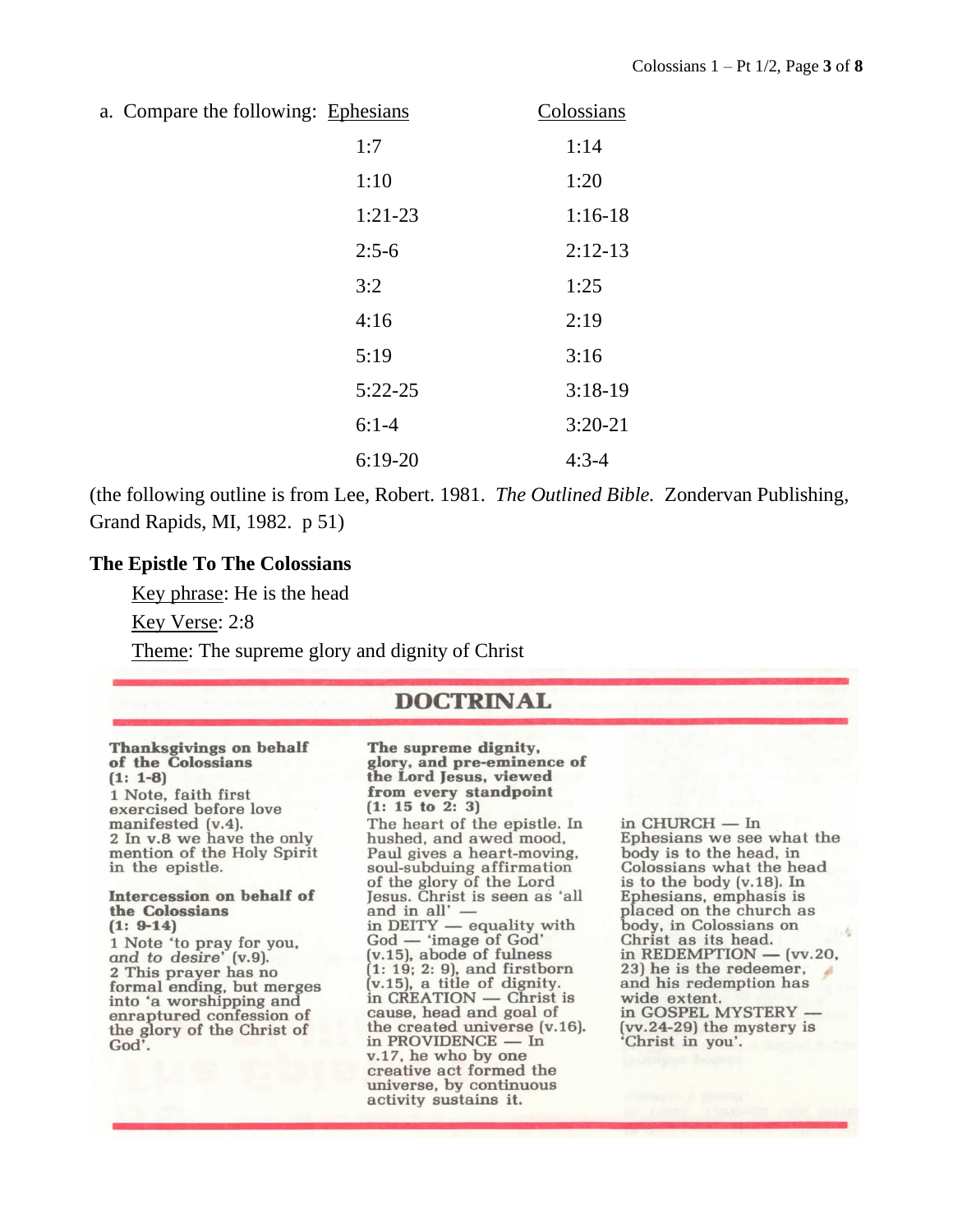# **Chapter 1:1-12**

| 1. v. 1-3 As he commonly does (cf. Galatians 1:1-3; Ephesians 1:1-2; Philippians 1:1-2), Paul                                   |                                                                      |  |
|---------------------------------------------------------------------------------------------------------------------------------|----------------------------------------------------------------------|--|
|                                                                                                                                 |                                                                      |  |
|                                                                                                                                 |                                                                      |  |
| a. v. 1 Paul was an apostle by the ________________________________.                                                            |                                                                      |  |
| b. Note: not all who claim to be apostles are apostles by the will of God                                                       |                                                                      |  |
| $(cf. 2 Corinthians 11:13-15)$                                                                                                  |                                                                      |  |
| 2. In verses 3-8, Paul expresses _______________ to God and ____________ for their                                              |                                                                      |  |
|                                                                                                                                 |                                                                      |  |
| 3. v. 4. Remember that this faith in Christ Jesus and the love they had demonstrated for all the                                |                                                                      |  |
|                                                                                                                                 |                                                                      |  |
|                                                                                                                                 |                                                                      |  |
| 4. v. 5 They had enduring faith and exhibited love because of their _____________,                                              |                                                                      |  |
| which was                                                                                                                       |                                                                      |  |
|                                                                                                                                 |                                                                      |  |
| b. taught to them through the word of the $\frac{1}{\sqrt{1-\frac{1}{n}}}\$ of the $\frac{1}{\sqrt{1-\frac{1}{n}}}\$ (cf. 1:23; |                                                                      |  |
| 1 Peter 1:3-9, 20-25)                                                                                                           |                                                                      |  |
|                                                                                                                                 |                                                                      |  |
|                                                                                                                                 |                                                                      |  |
| a. This has been considered a challenging expression to understand.                                                             |                                                                      |  |
| (1) Paul could be saying that the gospel had been preached to the _________                                                     |                                                                      |  |
| $\frac{1}{28:18}$ . (cf. Matthew 24:14; 28:18).                                                                                 |                                                                      |  |
| (2) Paul could have been speaking via ________________ [a figure of speech that contains                                        |                                                                      |  |
|                                                                                                                                 |                                                                      |  |
| (cf. Genesis 13:16; 1 Samuel 13:5; Mark 1:4-5)                                                                                  |                                                                      |  |
| (3) Paul could have been using then term as a "____________________ for the whole                                               |                                                                      |  |
|                                                                                                                                 |                                                                      |  |
|                                                                                                                                 | and _________________ (cf. Titus 2:11-12; Mark 16:15; Acts 2:17-18). |  |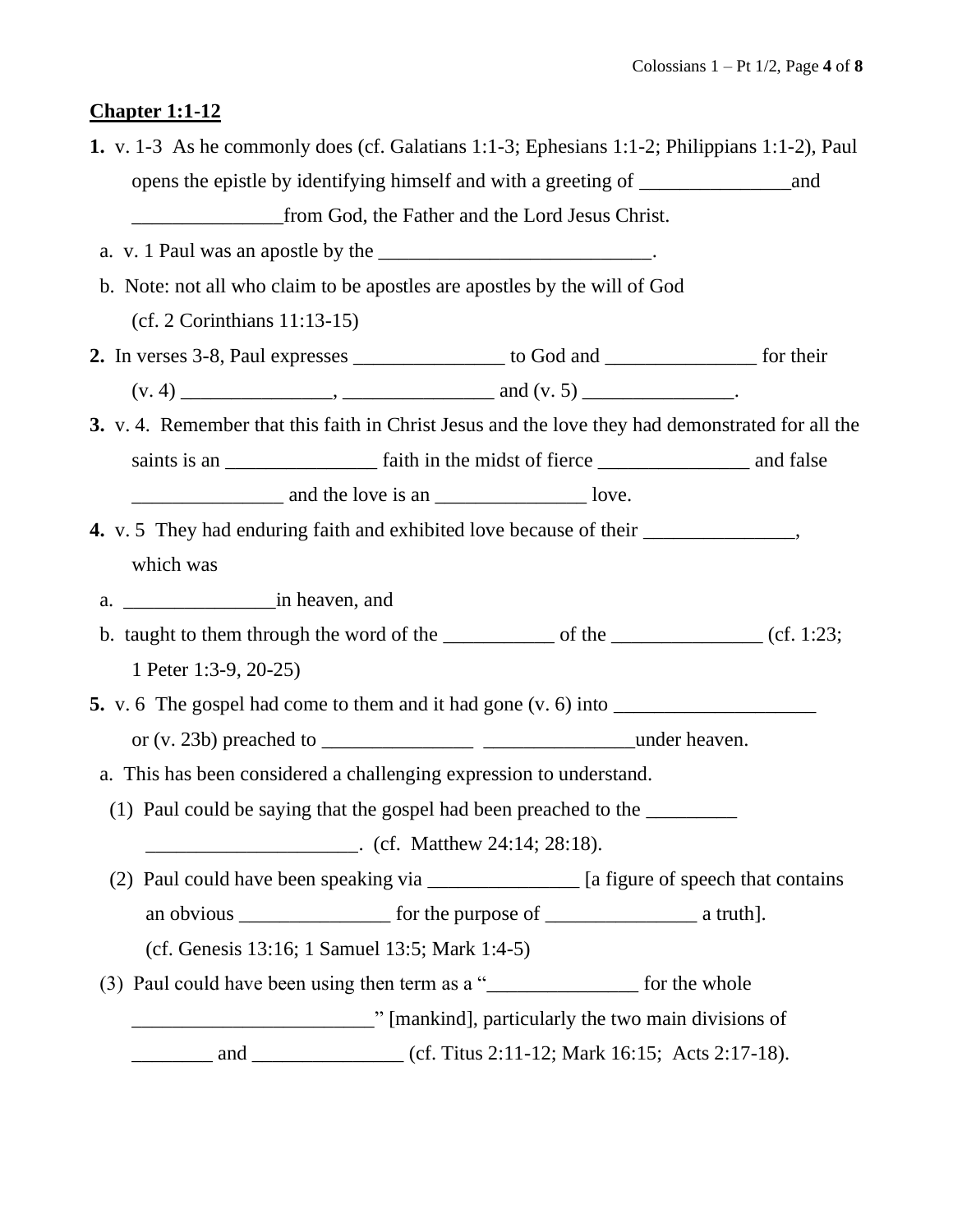**6.** v. 6 The gospel was bringing forth fruit. This fruit is seen:

- a. in the contract of the contract of the contract and souls being added to the Lord (cf. John 15:16; Romans 1:13; Acts 6:7; 12:24), and
- b. in the  $\frac{1}{(v. 9-11)}$  of faith and love within the  $\frac{1}{(v. 9-11)}$ Romans 6:22; Hebrews 12:11)
- **7.** v. 7 They had heard the truth of the gospel from Epaphras who is described by Paul as
- a. our dear \_\_\_\_\_\_\_\_\_\_\_\_\_\_\_ \_\_\_\_\_\_\_\_\_\_\_\_\_\_\_, and
- b. a \_\_\_\_\_\_\_\_\_\_\_\_\_\_\_ \_\_\_\_\_\_\_\_\_\_\_\_\_\_\_ of Christ
- **8.** v. 9-12 Paul prayed:
- **a.** v. 9 that they be with the of God's will;
- (1) this knowledge is \_\_\_\_\_\_\_\_\_\_\_\_\_\_\_ rather than gnosis which indicates a

\_\_\_\_\_\_\_\_\_\_\_\_\_\_\_ and \_\_\_\_\_\_\_\_\_\_\_\_\_\_\_ knowledge; an experiential knowledge and not just \_\_\_\_\_\_\_\_\_\_\_\_\_\_\_ information.

- (2) However, the \_\_\_\_\_\_\_\_\_\_\_\_\_\_\_\_\_\_\_ is involved in that we must \_\_\_\_\_\_\_\_\_\_\_\_\_\_\_\_\_\_\_ with the ears and \_\_\_\_\_\_\_\_\_\_\_\_\_\_\_\_\_\_\_\_\_ with the \_\_\_\_\_\_\_\_\_\_\_\_\_ (cf. Romans 10:17; Matthew 13:15)
- **b.** for their spiritual \_\_\_\_\_\_\_\_\_\_\_\_\_\_\_ and \_\_\_\_\_\_\_\_\_\_\_\_\_\_\_
- **c.** v. 10 that they would of the Lord, fully

\_\_\_\_\_\_\_\_\_\_\_\_\_\_\_ Him (cf. 1 Thessalonians 2:12; Ephesians 4:1; Philippians 1:27)

**d.** that they would be  $\qquad \qquad$  in every good

**e.** that their knowledge of God would \_\_\_\_\_\_\_\_\_\_\_\_\_\_\_

- **f.** v. 11 that they would be with all might according to His glorious  $(see Ephesians 3:16)$
- **g.** which would result in them having \_\_\_\_\_\_\_\_\_\_\_\_\_ and \_\_\_\_\_\_\_\_\_\_\_\_\_\_\_ with \_\_\_\_\_\_\_.

 **h.** v. 12 and result in their \_\_\_\_\_\_\_\_\_\_\_\_\_\_\_ \_\_\_\_\_\_\_\_\_\_\_\_\_\_\_

- (1) We will give thanks when we write what God has done \_\_\_\_\_through Jesus Christ.
- (2) He has \_\_\_\_\_\_\_\_\_\_\_\_\_\_\_ us. The word used only here and in 2 Corinthians 3:6 means "to make \_\_\_\_\_\_\_\_\_\_\_\_\_\_, to \_\_\_\_\_\_\_\_\_\_\_\_, to authorize, to \_\_\_\_\_\_\_\_\_\_\_\_\_\_\_\_\_\_".
- (3) qualified to be  $\qquad \qquad$  of the saints.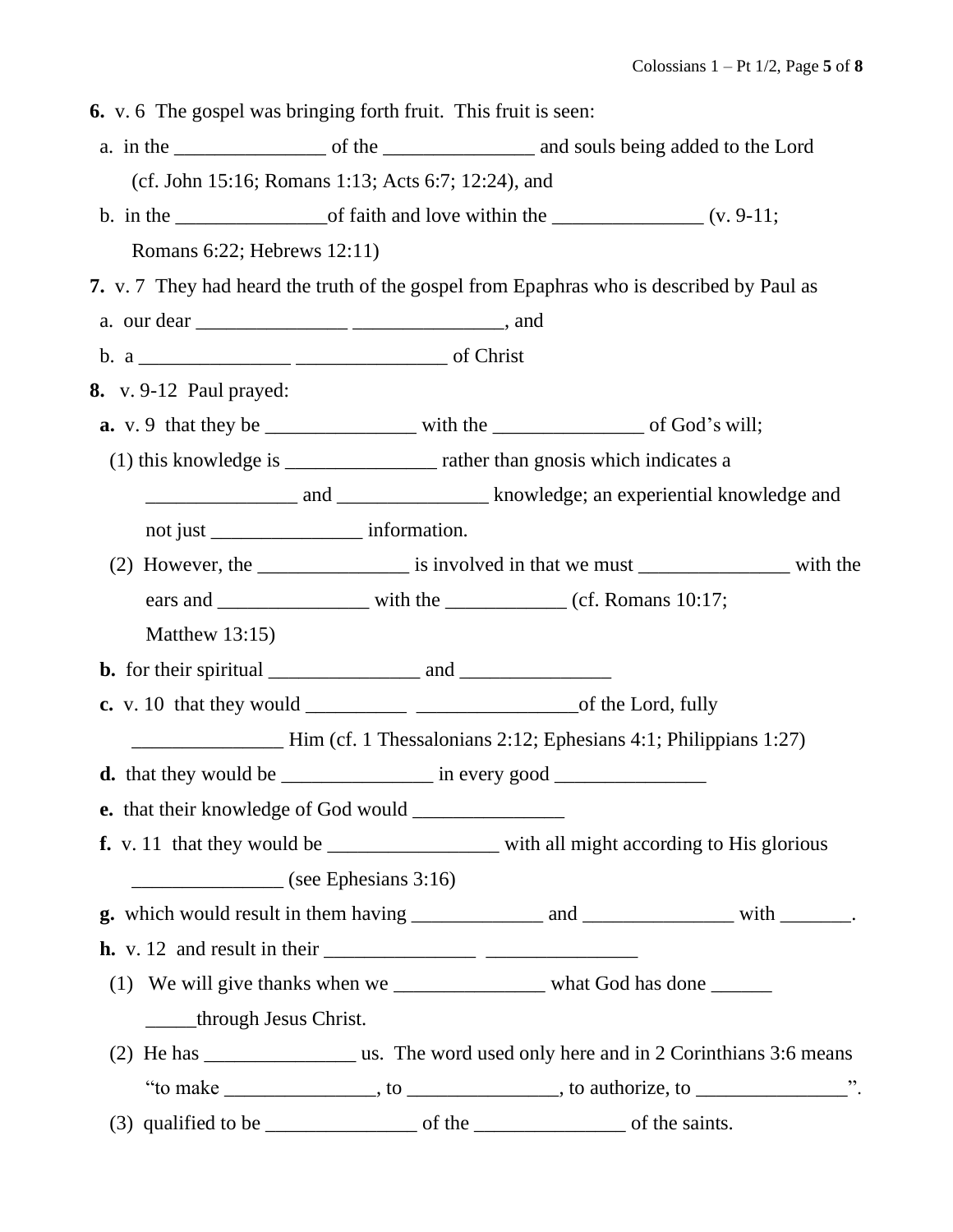|                           | (a) Part of our inheritance are the _______________ we enjoy in the _____________        |     |
|---------------------------|------------------------------------------------------------------------------------------|-----|
|                           | (Ephesians 1:3, 13-14; Colossians 1:14, 21; 2 Timothy 1:9)                               |     |
|                           | (b) and also that which is a part of being ____________________ with __________ and      |     |
|                           |                                                                                          |     |
| Romans 8:17, 30).         |                                                                                          |     |
| Lovell C. Hayes, Minister |                                                                                          |     |
|                           | STUDY GUIDE – COLOSSIANS $1$ – Part $2$ – 1:13-18                                        |     |
| Chapter 1:13-18           |                                                                                          |     |
|                           | 1. Paul's __________ for them could be extended through verses 12, 13, or 14 even though |     |
|                           |                                                                                          |     |
| Christ.                   |                                                                                          |     |
|                           |                                                                                          |     |
|                           |                                                                                          | God |
|                           | for His wondrous works (cf. 1 Chronicles 29:10-19; Psalm 63; Psalm 86:1-13;              |     |
|                           | Jeremiah 32:16-23; Acts 4:24-31).                                                        |     |
|                           | 2. We ought to be filled with thanksgiving because through Jesus Christ, God has         |     |
|                           |                                                                                          |     |
|                           |                                                                                          |     |
|                           | (cf. Luke 1:76-79; Luke 22:53; Ephesians 6:12)                                           |     |
|                           |                                                                                          |     |
|                           |                                                                                          |     |
|                           | e. v. 14 _____________ our sins (Ephesians 1:7)                                          |     |
|                           | 3. Jesus Christ is qualified to qualify us because He is:                                |     |
|                           | a. v. 15 the $\frac{\ }{\ }$ of the invisible $\frac{\ }{\ }$ (cf. Hebrews 1:3)          |     |
|                           |                                                                                          |     |
|                           | $(1$ Corinthians 11:7; Genesis 1:26-27)                                                  |     |
|                           | (2) How is Christ's being in the image of God different than man?                        |     |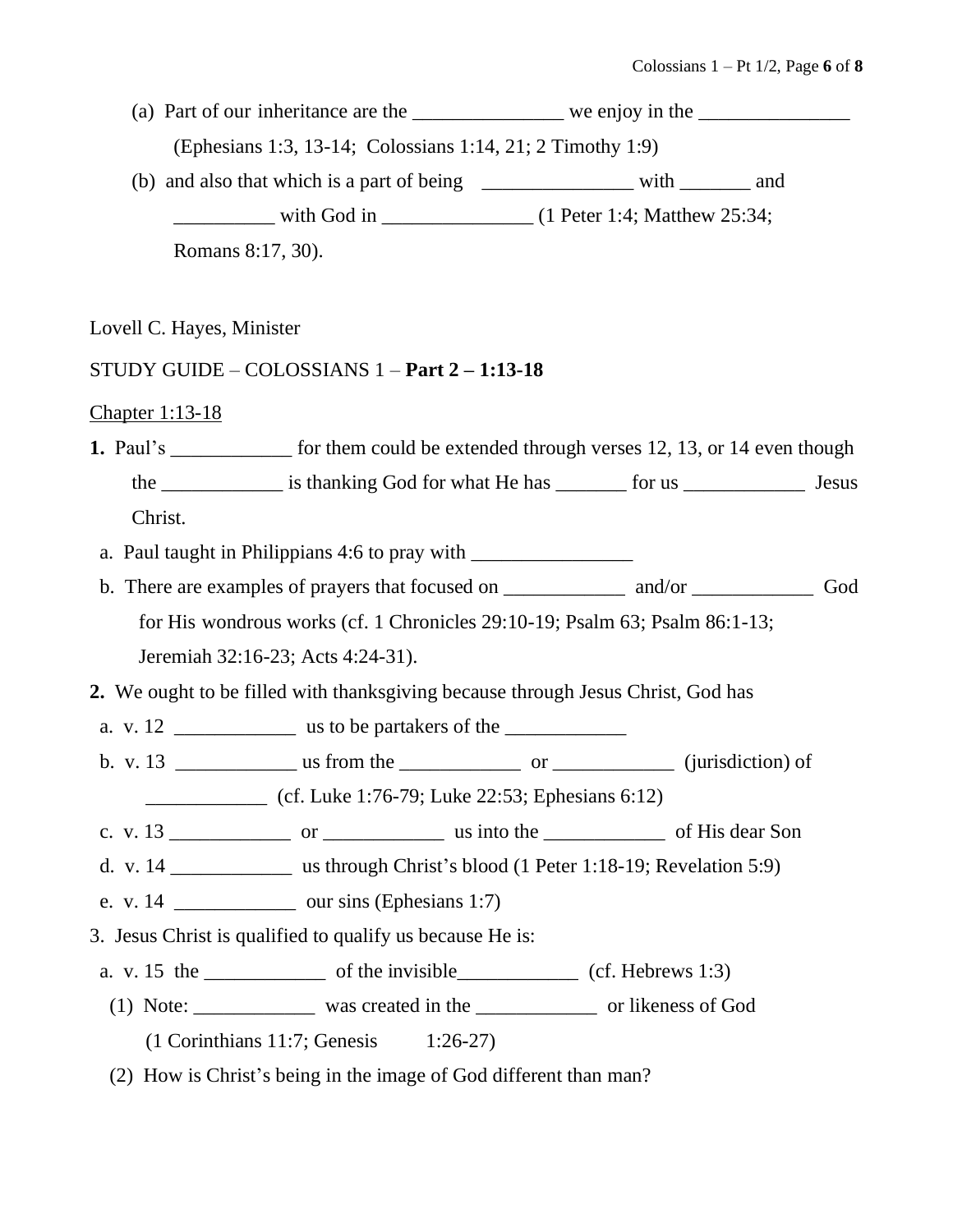- [a] Man was created in God's image in a \_\_\_\_\_\_\_\_\_\_\_\_ aspect, but our human bodies are not "the of God" (Philippians 2:6). One day we will be changed to live in, Philippians  $3:20-21$  a new and  $\qquad \qquad$
- [b] Jesus is part of the "\_\_\_\_\_\_\_\_\_\_\_\_" (Colossians 2:9; Philippians 2:5; John 1:1-3) before He came in the flesh and ascended back to \_\_\_\_\_\_\_\_\_\_\_\_\_\_\_ to be in His rightful \_\_\_\_\_\_\_\_\_\_\_\_ within the heavenly realm and reign (Hebrews 1:1-3)
- [c] Jesus was and is  $\frac{\qquad \qquad }{2}$  (Hebrews 4:15; 2 Corinthians 5:21). Man sins (Romans 3:23; 1 John 1:8-10)
- [d] Lesus, we see the Lesson because He and the Father are \_\_\_\_\_\_\_\_\_, sharing in the same \_\_\_\_\_\_\_\_\_\_\_\_\_\_\_(John 5:19-30; 6:46; 10:30 & 38; 17:5)
- b. v. 15b-16 the \_\_\_\_\_\_\_\_\_\_\_\_\_\_ of all creation and by  $\lim$  \_\_\_\_\_\_\_\_\_\_\_\_\_\_\_\_\_\_\_\_\_ were created
	- (1) not the " $\frac{1}{\sqrt{2\pi}}$  =  $\frac{1}{\sqrt{2\pi}}$  as one religious group falsely claims
	- (2) Jesus is not the " $\frac{1}{2}$  g" god who was created by the " $\frac{1}{2}$  G" God (see Isaiah 43:10)
	- $(3)$  v. 16 for by Him were \_\_\_\_\_\_\_\_\_\_\_\_\_\_\_\_\_\_\_\_\_\_\_\_\_ created
	- (4) Jesus is the "firstborn" in terms of \_\_\_\_\_\_\_\_\_\_\_\_ or primarily \_\_\_\_\_\_\_\_\_\_\_\_, not in terms of chronologically.
		- [a] Just as \_\_\_\_\_\_\_\_\_\_\_\_\_ was God's \_\_\_\_\_\_\_\_\_\_\_\_ (Exodus 4:22; Jeremiah 31:9) in \_\_\_\_\_\_\_\_\_\_\_\_\_\_ among all\_\_\_\_\_\_\_\_\_\_\_, but they were not the first nation. In fact, the son through whom Israel developed (\_\_\_\_\_\_\_\_\_\_\_\_) was not the firstborn external extending the vector of the firstborn (Genesis 25:23;  $\frac{1}{25}$ ;  $\frac{23}{25}$ ; 27:27-29; Malachi 1:2-3; Romans 9:6-13)
		- [b] Just as Jesus was the *firstborn from the* \_\_\_\_\_\_\_\_\_\_\_\_, (1:18), but not the

\_\_\_\_\_\_\_\_\_\_\_\_ person to be raised from the dead.

- c. v. 17 He is \_\_\_\_\_\_\_\_\_\_\_\_\_ all things and in Him all things consist  $($
- d. v. 18 He is the \_\_\_\_\_\_\_\_\_\_ of the \_\_\_\_\_\_\_\_, the \_\_\_\_\_\_\_\_\_\_ (cf. Ephesians 1:19-23)
- e. he is the \_\_\_\_\_\_\_\_\_\_\_\_ (cf. Matthew 16:18; Hebrews 12:2)
- f. the firstborn from the dead